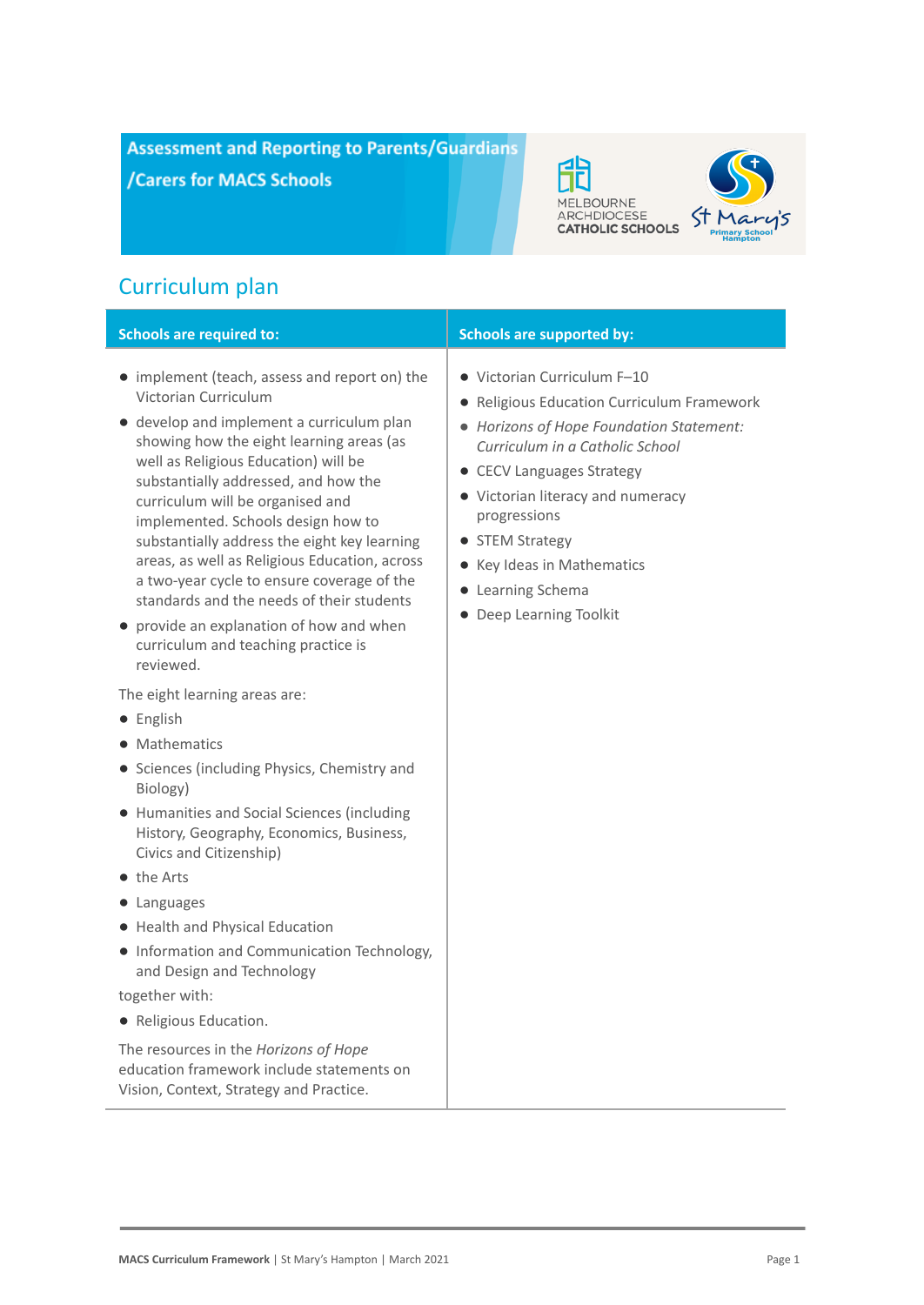# **Differentiated learning**

| <b>Schools are required to:</b>                                                                                                          | <b>Schools are supported by:</b>                                                                                          |
|------------------------------------------------------------------------------------------------------------------------------------------|---------------------------------------------------------------------------------------------------------------------------|
| • use a whole-school approach to<br>differentiated teaching and learning for all<br>students, including:<br>$-$ students with disability | • Horizons of Hope Foundation Statement:<br>Learning Diversity in a Catholic School<br><b>CECV Intervention Framework</b> |
| - gifted and talented students                                                                                                           |                                                                                                                           |
| $-$ students who are learning English as an<br>additional language or dialect (EAL/D).                                                   |                                                                                                                           |

# **Student learning**

- have appropriate processes in place to support all students to progress towards and achieve the learning outcomes normally expected for their student cohort, and to plan and achieve improvements in those learning outcomes
- demonstrate planning for improved student learning outcomes, including:
	- − evidence of assessment schedules for all students (Note: Schools should have comprehensive assessment schedules in place prior to NAPLAN at Year 3 to identify students at risk.)
	- − evidence of using and reporting on national testing (NAPLAN) data, VCE/VCAL data and On Track data (for example, a data collection schedule, explanation of how the data is analysed, self-reflection reports, action plans)
	- − evidence of using student outcomes data to inform goal setting against the Victorian Curriculum and to design improvement strategies
	- − teacher professional learning that is informed by an analysis of student performance data. For example, a plan to improve student learning outcomes including what data (such as NAPLAN, VCE/VCAL) the school collects to monitor outcomes)
	- − how the school analyses and uses data to set goals and targets for outcomes, and to

# **Schools are required to: Schools are supported by: Schools are supported by:**

- School improvement survey data
- School data snapshots
- VCAA data service
- School improvement framework
- *Horizons of Hope Foundation Statement: Pedagogy in a Catholic School*
- Deep Learning Toolkit
- School Improvement Plan
- Annual Action Plan
- *Horizons of Hope Foundation Statement: Leadership in a Catholic School*
- Victorian Curriculum F–10
- $\bullet$  Teacher professional learning (PL) in-school PL; PL offered and/or sponsored by MACS; PL delivered by the VCAA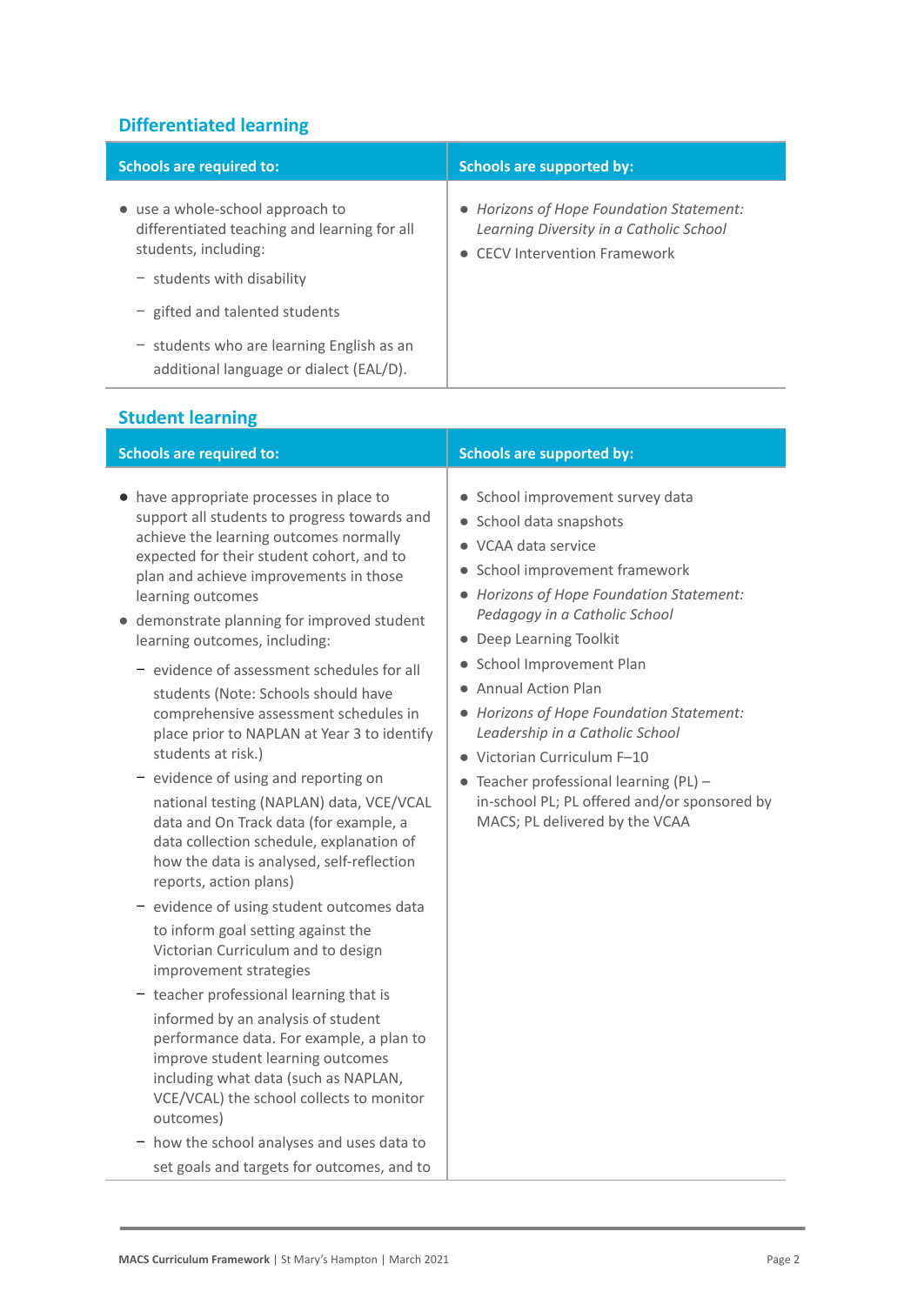design improvement strategies, including students at risk

− the development of Personalised Learning Plans, appropriate interventions or adjustments, and support groups to assist students who require additional support.

# **Assessment**

| <b>Schools are required to:</b>                                                                                                                                                                                                                                                                                                                                                                                                                                | <b>Schools are supported by:</b>                                                                                                                                                                  |
|----------------------------------------------------------------------------------------------------------------------------------------------------------------------------------------------------------------------------------------------------------------------------------------------------------------------------------------------------------------------------------------------------------------------------------------------------------------|---------------------------------------------------------------------------------------------------------------------------------------------------------------------------------------------------|
| Teachers are required to assess and monitor<br>student growth, learning progress and<br>achievement against the curriculum standards,<br>and within the learning and teaching program<br>in their school.                                                                                                                                                                                                                                                      | • Horizons of Hope Foundation Statement:<br>Assessment in a Catholic School<br>• Victorian Curriculum F-10<br>• Horizons of Hope Foundation Statement:<br>Learning Diversity in a Catholic School |
| Assessment and reporting practices play<br>important roles in the development of the<br>learning culture within a Catholic school.<br>Assessment is a means for leaders, teachers<br>and students to learn alongside one another, in<br>affirming progress and meeting regulatory<br>responsibilities to engage authentically with<br>students and families to identify student<br>learning progress, and opportunities for further<br>growth and development. | • Horizons of Hope Foundation Statement:<br>Wellbeing in a Catholic School<br><b>NAPLAN</b><br>Other testing regimes<br>$\bullet$                                                                 |
| In every Catholic school, there is the goal of the<br>full flourishing of each student across religious,<br>physical, cognitive, social and emotional<br>domains. This multi-dimensional approach to<br>assessment of learning respects the sacred<br>dignity of the learner, and engenders a sense of<br>being valued and understood.                                                                                                                         |                                                                                                                                                                                                   |

# **Assessment principles**

*Horizons of Hope* identifies the following principles for assessment in Catholic schools:

#### **Focused on growth:**

- Assessment and reporting will be relevant and timely to each learner.
- Students understand their learning progress.
- Students receive feedback about their challenges while forming and valuing positive attitudes towards learning.
- Educators critically question the impact of their decisions on student learning.
- Feedback is integral to the learning process, enabling students to self-regulate, self-assess and reflect on their own learning.

#### **Relational:**

● Assessment and reporting will provide a strong foundation for authentic dialogue about learning progress between teachers, students and families.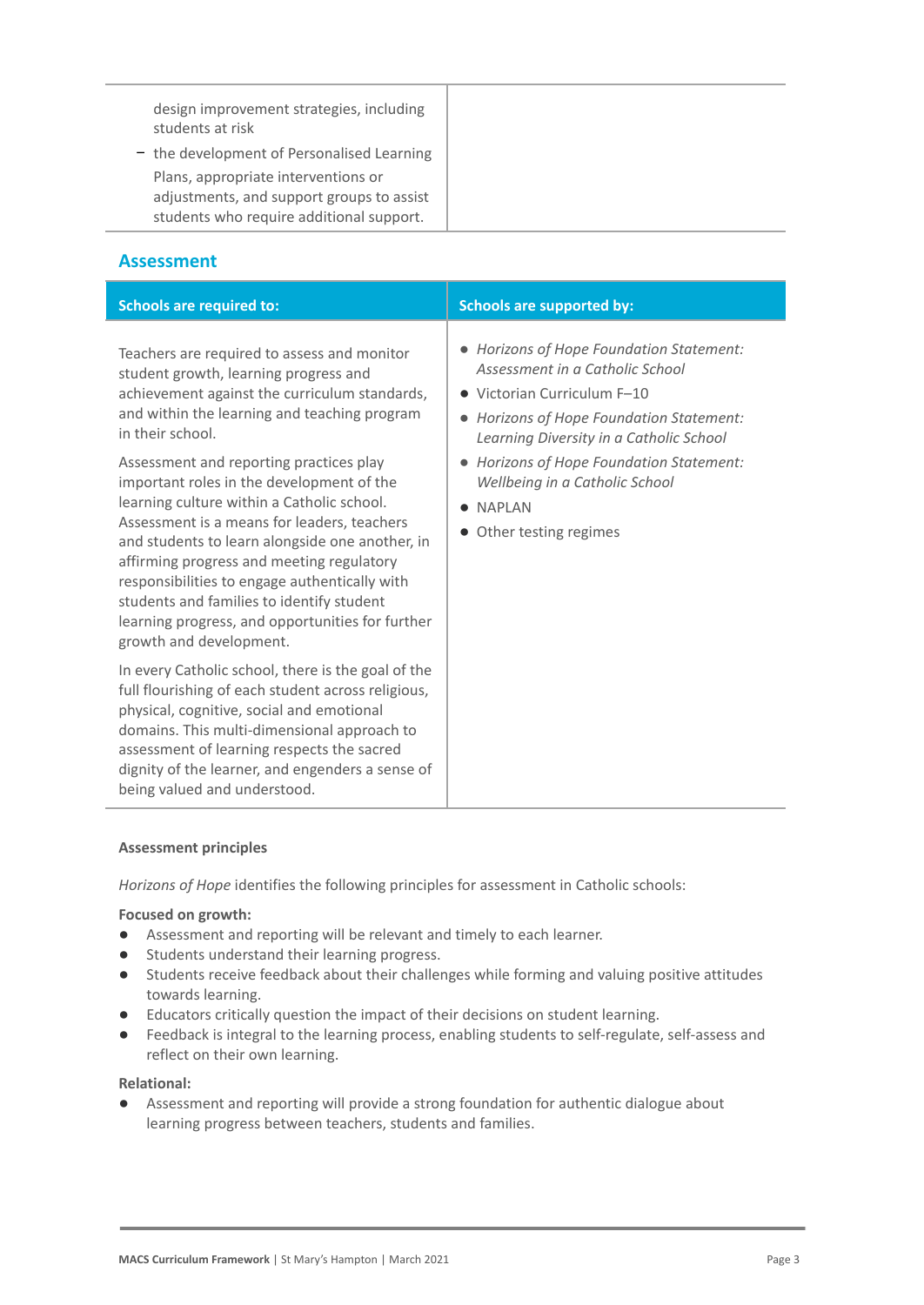● Students and teachers are both partners in the learning as the teacher constantly shapes and evolves their practice and pedagogy, while the student perseveres and progresses in response to evidence uncovered and timely feedback.

## **Ongoing and continuous:**

- Teachers are alert to the needs of students, founded on their knowledge of each student's narrative.
- Assessment, feedback and data-gathering techniques are authentic, varied and diverse.
- Assessment of learning is continuous, allowing students to demonstrate their progress and flourish.
- Feedback is continuous, accurate and forward-focused.

# **Monitoring and reporting on students' performance**

| <b>Schools are required to:</b>                                                                                                                                                                                                                                                                                                                                                                                                                                                                                                                                  | <b>Schools are supported by:</b>                                                                                                     |
|------------------------------------------------------------------------------------------------------------------------------------------------------------------------------------------------------------------------------------------------------------------------------------------------------------------------------------------------------------------------------------------------------------------------------------------------------------------------------------------------------------------------------------------------------------------|--------------------------------------------------------------------------------------------------------------------------------------|
| • provide evidence in the form of the school's<br>policies and procedures for assessing and<br>monitoring student progress and<br>achievement, and how this is reported to<br>parents and guardians<br>· undertake ongoing assessment, monitoring<br>and recording of all students' performance<br>and to report on performance, in writing, to<br>parents and guardians at least twice a year<br>• include reporting on student achievement<br>against the relevant standards as outlined in<br>the Victorian Curriculum and/or other<br>curriculum frameworks. | • Reporting Student Progress and<br>Achievement: 2021 Revised Guidelines for<br>Victorian Catholic Schools<br>$\bullet$ ICON - ePlan |
| In addition to written reports, it is strongly<br>advised that parents and guardians be provided<br>with opportunities to discuss their child's<br>progress with the school.                                                                                                                                                                                                                                                                                                                                                                                     |                                                                                                                                      |
| Review of assessment and reporting practices                                                                                                                                                                                                                                                                                                                                                                                                                                                                                                                     |                                                                                                                                      |
| A school must document the processes used to<br>review practices for assessment and reporting.<br>This information includes the ways in which<br>data about student learning progress from a<br>variety of sources is analysed to improve<br>student growth and learning progress, and to<br>guide learning and teaching programs.                                                                                                                                                                                                                               |                                                                                                                                      |
| Schools must have policies and procedures in<br>place to:                                                                                                                                                                                                                                                                                                                                                                                                                                                                                                        |                                                                                                                                      |
| • maintain accurate student records                                                                                                                                                                                                                                                                                                                                                                                                                                                                                                                              |                                                                                                                                      |
| • ensure the integrity of student assessments                                                                                                                                                                                                                                                                                                                                                                                                                                                                                                                    |                                                                                                                                      |
| • monitor student participation, completion<br>rates and outcomes.                                                                                                                                                                                                                                                                                                                                                                                                                                                                                               |                                                                                                                                      |
| The policies and procedures must cover the<br>analysis of results and student participation.                                                                                                                                                                                                                                                                                                                                                                                                                                                                     |                                                                                                                                      |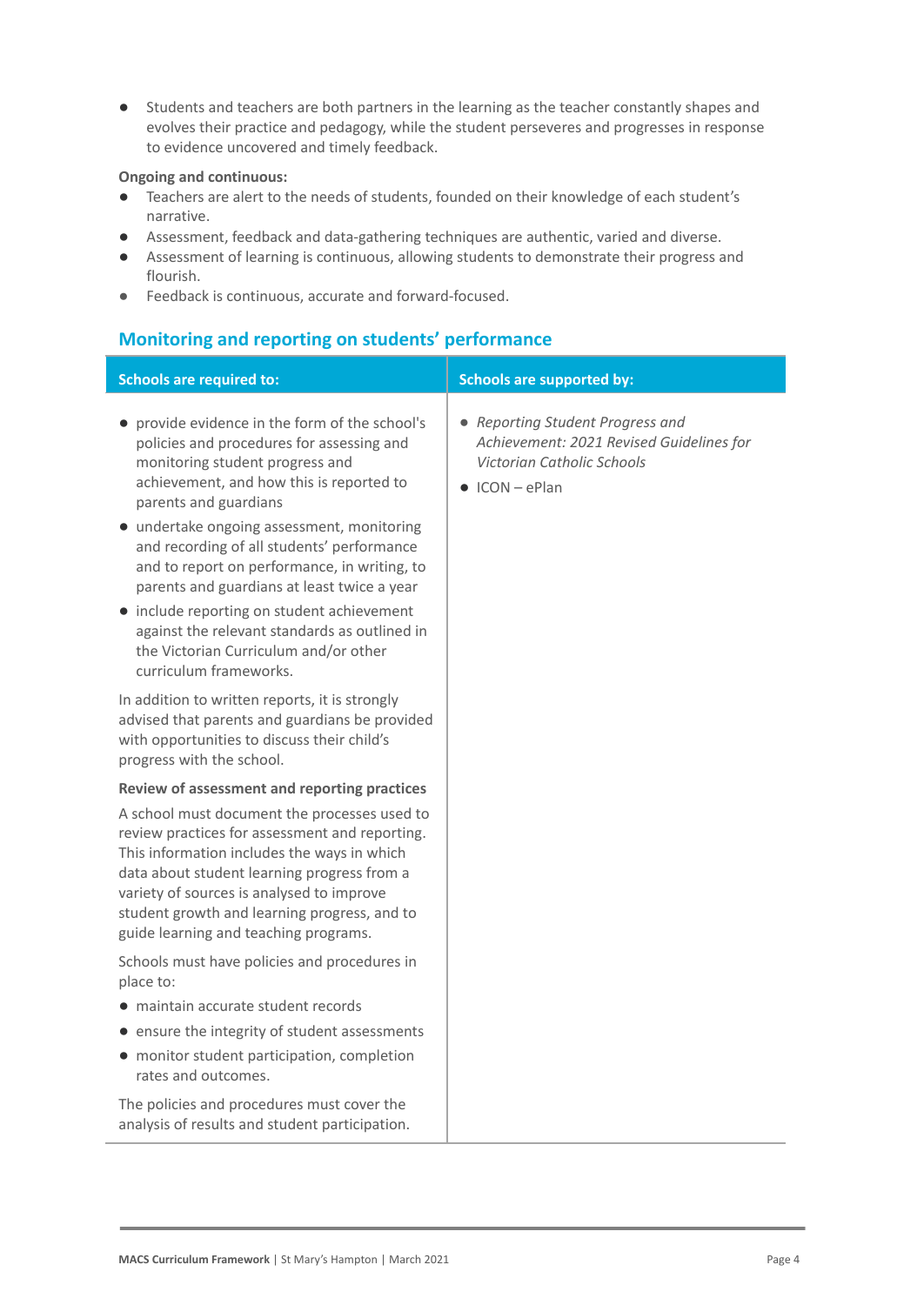# **School performance**

| <b>Schools are required to:</b>                                                                                                                                                                                                                                  | <b>Schools are supported by:</b>                                                                                                                              |
|------------------------------------------------------------------------------------------------------------------------------------------------------------------------------------------------------------------------------------------------------------------|---------------------------------------------------------------------------------------------------------------------------------------------------------------|
| • monitor and report to the school community<br>on performance at least once per year<br>• include a description and analysis of learning<br>outcomes achieved by their students in<br>statewide tests and examinations in which<br>the school participates for: | • School surveys data<br>• School Improvement Framework (SIF) Rubric<br>• School improvement framework<br>• School data snapshots<br>$\bullet$ ICON $-$ ePlan |
| the current year<br>$\overline{\phantom{a}}$                                                                                                                                                                                                                     |                                                                                                                                                               |
| the previous two years if the school<br>has been established for more than<br>two years                                                                                                                                                                          |                                                                                                                                                               |
| • include a description and analysis of rates of<br>student attendance for the year.                                                                                                                                                                             |                                                                                                                                                               |

# **Curriculum – specific requirements**

#### **Senior secondary education**

MACS schools delivering senior secondary courses to students are required to follow the requirements and regulations set out by the Victorian Curriculum and Assessment Authority (VCAA). This applies to the Victorian Certificate of Education (VCE), the Victorian Certificate of Applied Learning (VCAL) and Vocational Education and Training (VET). Any MACS school offering other approved curriculum frameworks, such as the International Baccalaureate (IB), is required to follow the regulations set out by the governing curriculum authority.

# **Victorian Certificate of Education (VCE)**

The VCE is a senior secondary certificate of education recognised within the Australian Qualifications Framework (AQF). It is designed to be completed over a minimum of two years, and includes general education curriculum components (VCE studies) and programs from VET qualifications. The minimum requirement for satisfactory completion of the VCE is the satisfactory completion of 16 units which must include:

three units from the English group, including a Unit 3–4 sequence

at least three other sequences of Unit 3–4 studies, which can include further sequences from the English group.

#### **Victorian Certificate of Applied Learning (VCAL)**

The VCAL is a senior secondary certificate of education recognised within the AQF. The VCAL can include components of accredited VET, including Further Education (FE) qualifications from within the AQF, and VCE studies. The VCAL is accredited and issued at three award levels. VET is a compulsory requirement for completion of VCAL at Intermediate and Senior levels. To be awarded any VCAL qualification, students must successfully complete a learning program that contains a minimum of 10 credits and includes:

curriculum components that can be justified against the purpose statement for the Literacy and Numeracy Skills strand: one credit is required for Literacy Skills and one credit is required for Numeracy Skills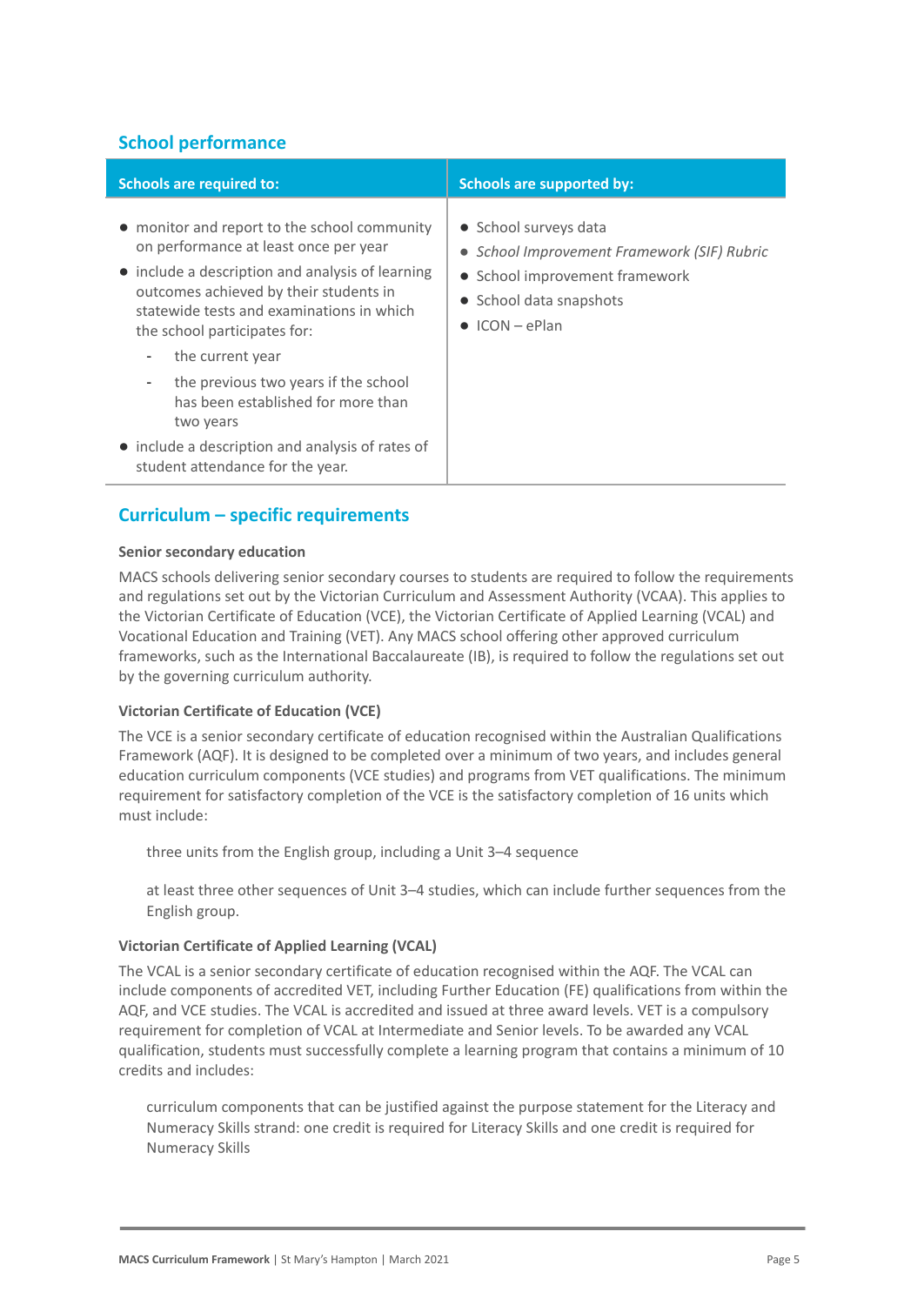curriculum components to the value of at least one credit that can be justified against the purpose statement for each of the Work Related Skills strand, Personal Development Skills strand and Industry Specific Skills strand

a minimum of two VCAL units, one must be a VCAL Personal Development Skills unit at level

curriculum components to the value of six credits at the level of the VCAL award or above: one of which must be for Literacy Skills.

### **Vocational Education and Training (VET)**

Recognition of VET, including FE within the VCE and VCAL, ensures that students who complete all or part of a nationally recognised VET (including FE) qualification may receive credit towards satisfactory completion of the VCE or VCAL. Students would typically undertake training at Certificate II or III level. MACS schools are required to have appropriate courses, assessment, reporting and administrative processes in place to ensure students undertaking a VCE or VCAL program, and/or VET courses, have access to the necessary teaching and learning programs. The VCAA *VCE and VCAL Administrative Handbook* and the specific VCE study designs and/or VCAL curriculum guides and/or VET modules set out these requirements for all schools.

#### **Senior secondary – student records and results**

MACS schools must have policies and procedures in place to ensure the integrity of assessment, the accuracy of records and the monitoring of student participation, completion rates and outcomes. In accordance with the requirements of the VCAA, MACS schools are required to monitor patterns of student participation and completion rates, and the quality of the outcomes of students. An annual analysis of student participation, completion rates and outcomes is made publicly available through the Annual Report to the School Community.

# **Curriculum – system improvement processes**

MACS implements a number of procedures and strategies to monitor school and student performance:

#### **School data snapshots**

MACS provides every school with a summary of their school performance data each year in November via the School Data Snapshot (SDS). The SDS is constructed around five aspirations:

That MACS schools are distinctively Catholic.

2. That MACS schools demonstrate leading practices for teaching, learning and student wellbeing.

That MACS schools are strong academic performers.

That MACS schools are financially prudent.

5. That MACS schools are inclusive, engage families and appeal to families.

The system provides targeted data for each school under these five aspirations, as well as providing like-school comparisons. The SDS assists schools to track and monitor their performance against state, system and similar school averages, as well as supporting the system to identify areas of challenge and to mobilise system resources for those schools in risk categories.

MACS also develops heatmaps for each region which classify schools into categories of performance and form the basis of annual regional reviews.

#### **Annual regional performance reviews**

MACS conducts annual regional reviews of school performance using the SDS and regional heatmaps: